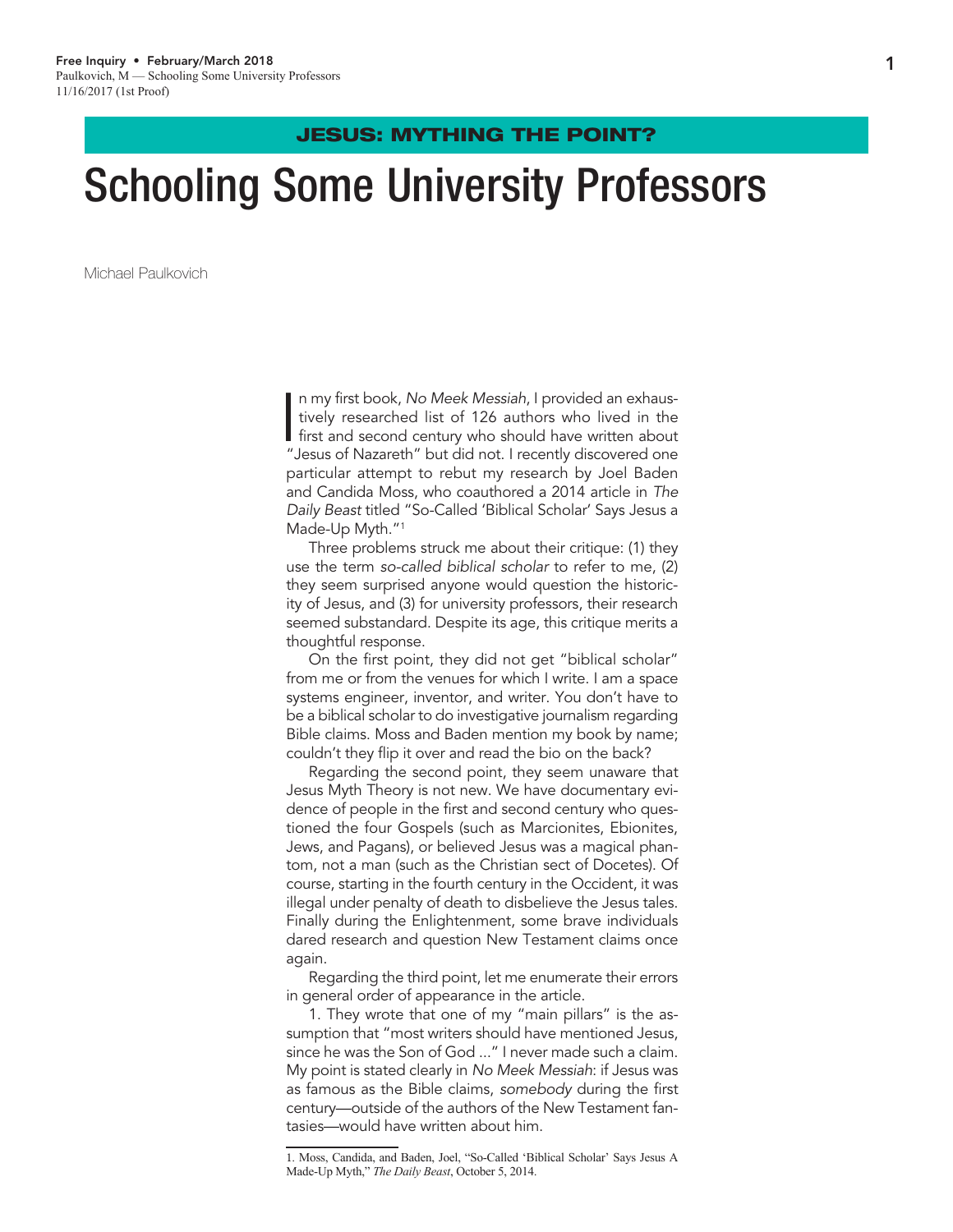2. Moss and Baden wrote "There is nigh universal con sensus among biblical scholars ... that Jesus was, in fact, a real guy." They are guilty of a logical fallacy here. Who is overwhelmingly most likely to become a biblical scholar? Believing Christians.

3. Moss and Baden claimed that "some" of my ancient writers are "a little too ancient," and they (erroneously) de clare that they died before the first century. But they don't list "some"—just *one*, Asclepiades of Prusa.

And they got that wrong. It seems they used Wikipedia as their source. If you type "Asclepiades of Prusa" into Wiki pedia, it brings up a man with that name who died in 40 BCE. Antonio Cocchi noted that there were over forty men named Asclepiades in Prusa (Cocchi, *The Life of Asclepia des*, 2). I provided a description of my Asclepiades on page 331: "Famed physician under Hadrian, born 88 CE in Prusa, Asclepiades wrote several books on internal and external medicines." I cited Joseph Thomas and John Platts as my sources; both of their books are available online.

Moss and Baden implied that there are others from my list who lived before Jesus. Fact is, all 126 are first- and sec ond-century personalities who should have written about Jesus of Nazareth but did not.

4. Some of the writers on my list were philosophers, so Moss/Baden made the claim that philosophers "aren't re ally known ... for their interest in current events." This is both a smoke screen and a *non sequitur*. As stated in my book, my dialectic regarding this mode of investigation is as follows: if Jesus was as famous as claimed in the Bible, *ev eryone in the region who could write* would have recorded him. Here's page 201 of *No Meek Messiah* :

The Bible claims Jesus's fame "went throughout all Syria" (Mt 4:24), and "all Galilee" (Mk 1:28). Jesus was followed by "great multitudes of people" (Mt 4:25 & 8:1) ... and his words went "unto the ends of the whole world" as we learn from Paul in Romans 10:18.

5. Moss and Baden claim the "vast majority" of those on my list "have none of their writings preserved for us, or mere fragments at most."

If they had read pages 329–348, they would have dis covered that we still have the writings of the *majority* of these writers. In fact, the works of at least eighty-four of the men and women in my table of 126—a *vast* majority. And the books of half of these individuals are available from sources such as Amazon or Barnes and Noble.

6. Moss and Baden claim: "A good number of the writ ers listed weren't writers at all, but consuls, generals, even a king (Vardanes I) and an emperor (Tiberius)."

I included Vardanes in my list and explained (349) that he ruled Parthia in the first century, writing epistles and other texts not far from Judea. I included Emperor Tibe rius, observing (347) with scholarly references that "Tiberius wrote Greek poems, a lyric poem on the death of L. Caesar, and a commentary of his own life, which Suetonius made use of for his *Life of Tiberius* ..."

7. Moss/Baden claim: "... in his own day Jesus wasn't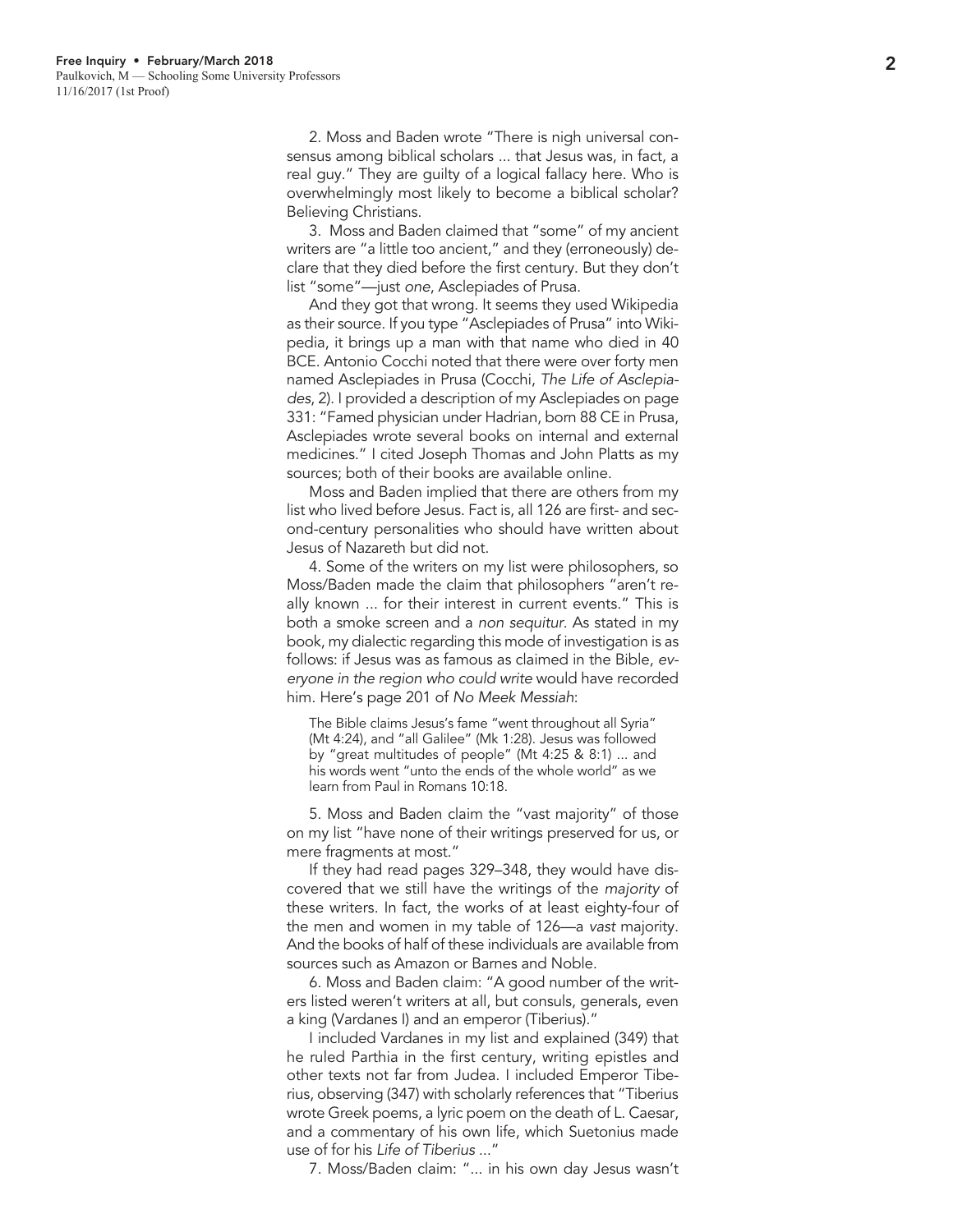that important. He was just another wannabe messiah ..." Now, I've watched some of Baden's lectures and read his articles, and he is a Bible scholar (for what that's worth) *and a true believer*. And, as a believer, he seems passionate about figuring out new ways to rationalize blind faith in the Bible tales. Pious devotees need to realize that emotion has a bad name in scholarship: it clouds rational discussion and blurs lucid observation.

Baden redefined "authentic truth,"<sup>2</sup> saying that it is "very much in line with what you think, yourself, as opposed to what the Bible actually might say." It appears he is saying: "Don't believe what the Bible says, believe *what you want it to say*." This is how pious minds try to bend reality in their favor using the fun-house mirrors of credulity.

Again, the Bible claims that Jesus's fame went "unto the ends of the whole world." That would be astonishingly impressive if it were *anywhere near* true. Moss and Baden, if Jesus "wasn't that important," are you admitting that the Bible assertions are lies?

8. Moss/Baden wrote: "The argument isn't improved by saying that Jesus was a God who should be able to journal in his leisure time. Deities don't write things by hand. They tend to let human beings do the brunt of the transcription (you feel me, Moses?)"

One wonders the precedent for this claim—where did they get information on the activities of deities? Indeed, mermaids and leprechauns don't write either. So what?

9. Moss and Baden declared "Paulkovich has written nothing about himself—we have no biographical data on him. (In truth, it is hard to find almost anyone with less of a web presence than Michael Paulkovich—including, for the record, no Twitter account.)"

Their article was published October 2014—it's true that at that time I had only published about twenty-five articles in various humanist journals and a couple dozen in science and technical journals. A simple Google search would have provided Moss and Baden with the biographical informa tion they claimed is nonexistent.

On my "web presence," which for some reason they consider a point of pedigree, we created the website nomeekmessiah.com two years before their article was published. (We recently removed most content due to the new edition under a different title: *Beyond the Crusades*, published by American Atheist Press.)

Their ultimate insult seems to be that I didn't have a Twitter account; yet I had joined Twitter two years before their article. For the record.

10. Some of the writers on my list were doctors, so Moss and Baden wrote: "Jesus was supposed to have a gift for healing, so he probably didn't take his annual checkup seri ously." It's almost Haiku but not a relevant or cogent point.

One of Jesus's gifts for healing involved removing "dev ils" from people. Due to this superstitious nonsense, Chris tians discarded scientific method for centuries and relied

<sup>2</sup>. Baden, Joel, "What Use Is the Bible?" *The Nantucket Project*. 2013. https:// www.youtube.com/watch?v=NIXfDyoYK8Q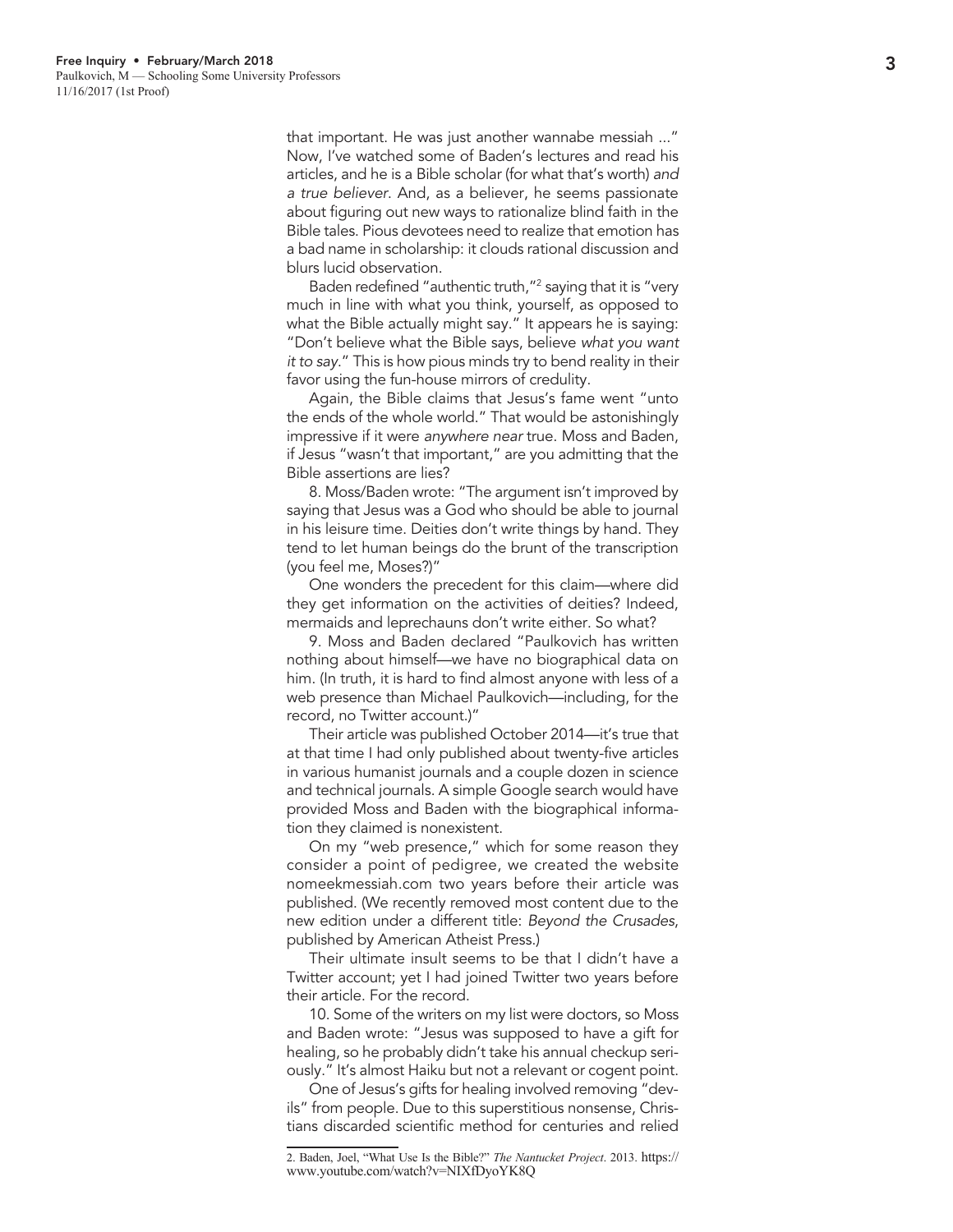on exorcism and burning at the stake (you feel me, Hippocrates?).

#### Conclusion

One wonders whether Baden and Moss follow standards of intellectual integrity and rigor imparted by their universities, Yale and Notre Dame. And, dear Ms. Moss and Mr. Baden, you both owe me an apology for a critique so replete with errors, shoddy research, and logical fallacies. Send me a tweet!

#### Further Reading

Cocchi, Antonio. 1762. *The Life of Asclepiades*. London: T. Davies.

Paulkovich, Michael. 2016. *Beyond the Crusades: Christianity's Lies, Laws and Legacy*. Cranford: American Atheist Press.

Platts, John. 1825. *A Universal Biography*. London: Sherwood Jones and Co.

Thomas, Joseph. 1915. *Universal Pronouncing Dictionary of Biography and Mythology*. B. Lippincott Company.

Michael Paulkovich is a NASA engineer and freelance writer, a contributor to Free Inquiry and *Humanist Perspective* magazines, and an author of the series "Dogma Watch" for *American Atheist*.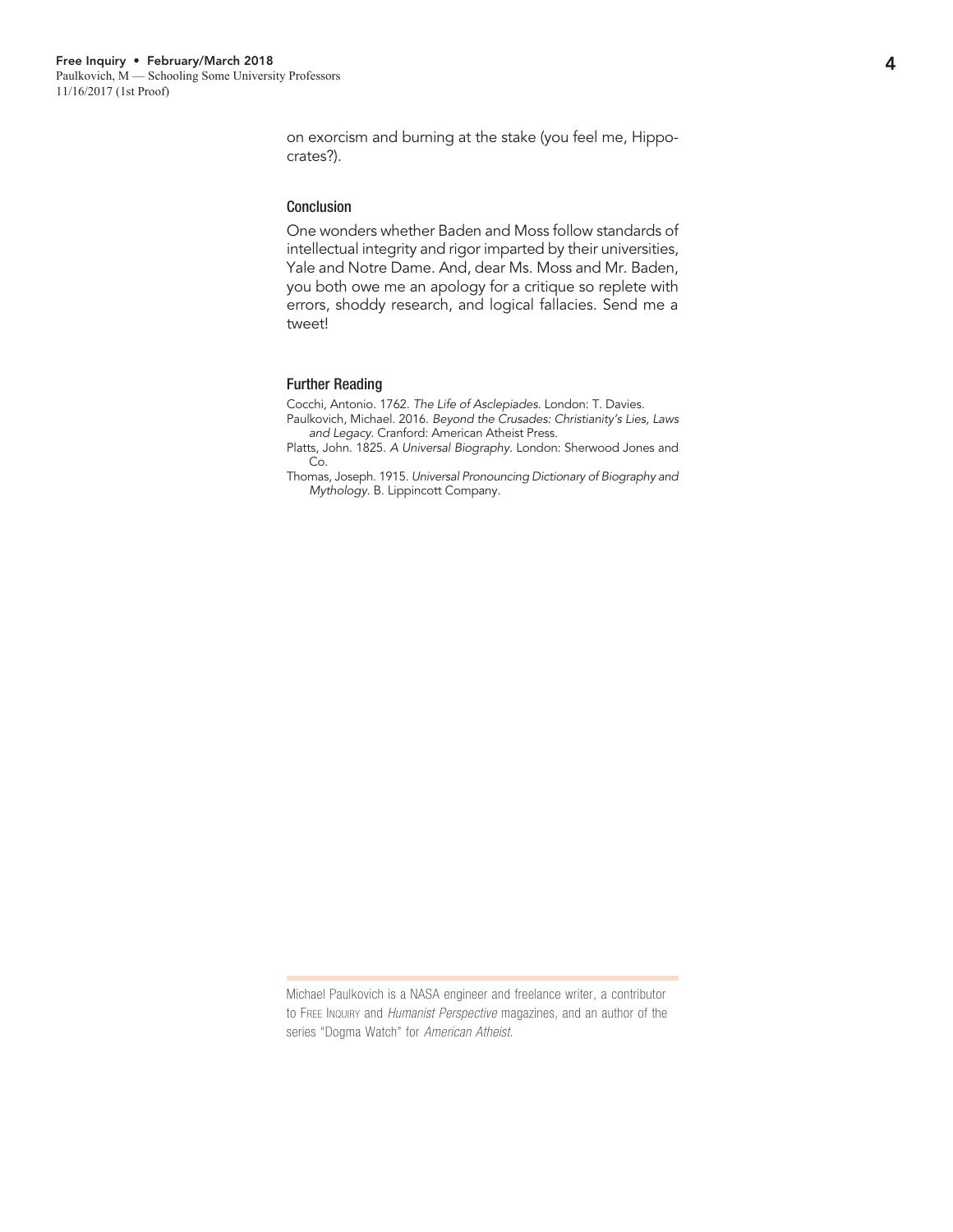1 "You don't have to be a biblical scholar to do investigative journalism regarding Bible claims."

2 "If Jesus was as famous as the Bible claims, *somebody* during the first century—outside of the authors of the New Testament fantasies—would have written about him."

3 "We still have the writings of … at least eighty-four of the men and women in my table of 126—a *vast* majority."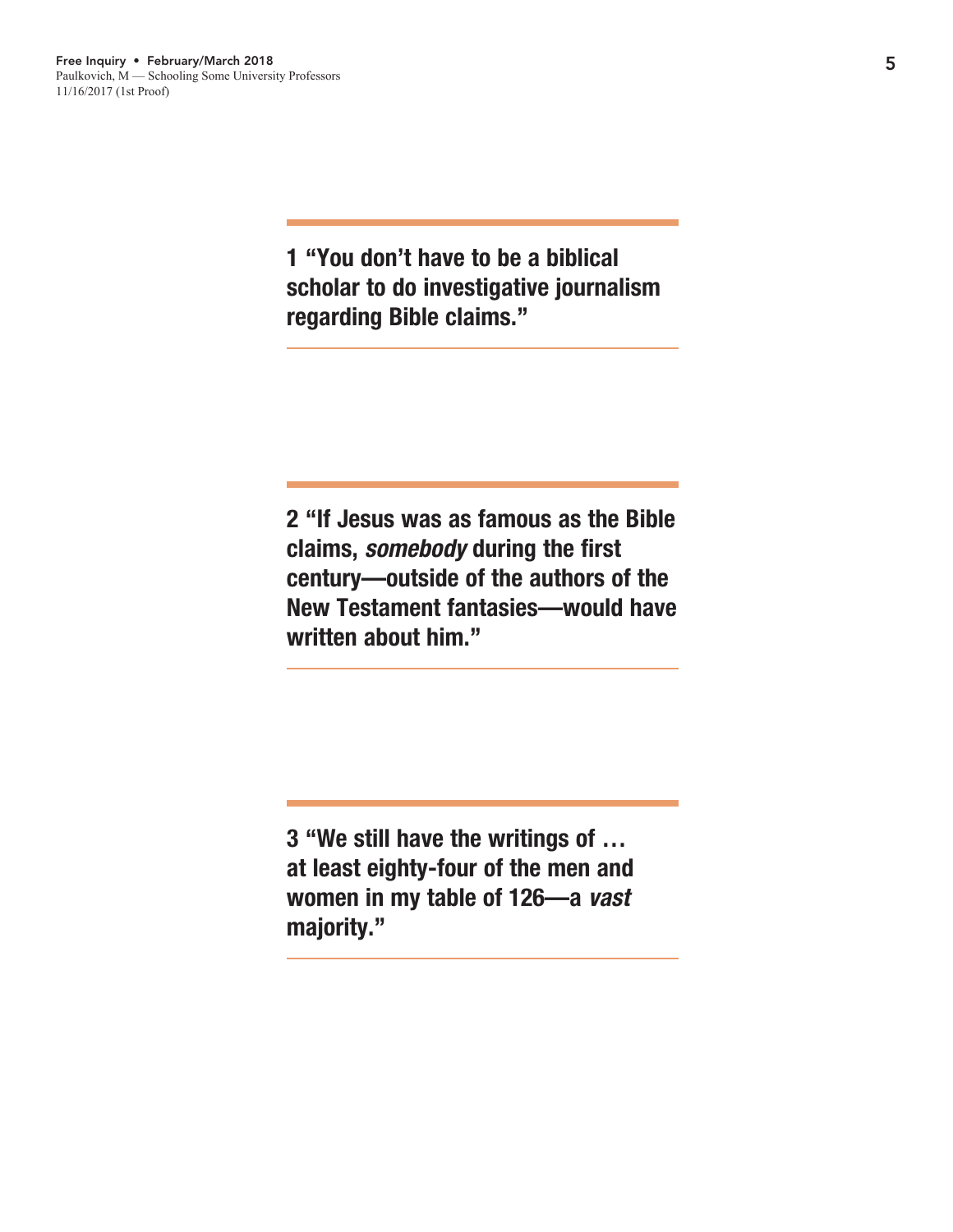ABSTRACT A critique of myth theory by two professors from Yale and Notre Dame fails to hold water.